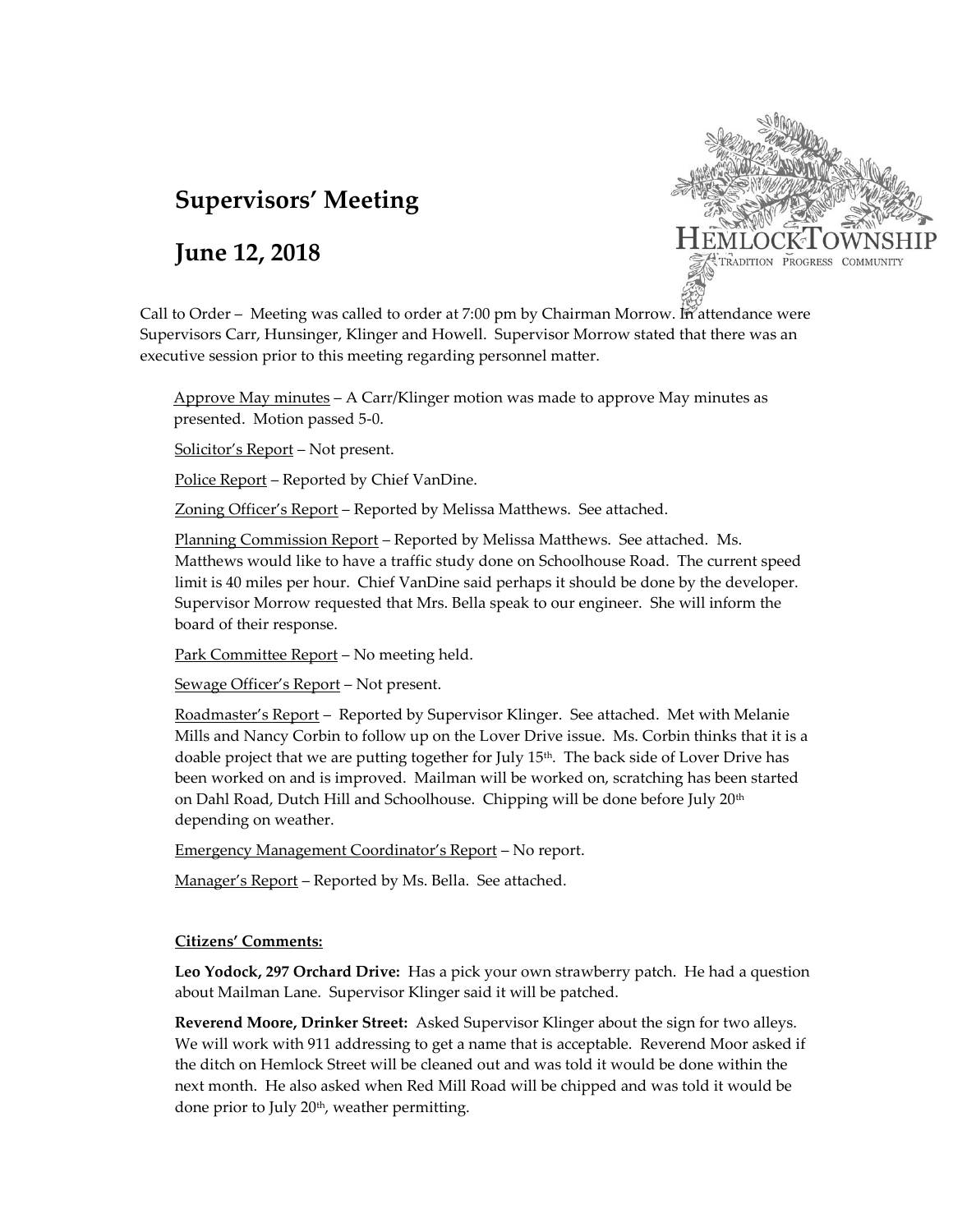#### **Old Business:**

None.

#### **New Business:**

- 1. *Consideration of Joint Municipal Agreement for Law Enforcement Services with Millville Borough* – Chief VanDine requested the township sign the agreement with Millville Borough along with passing the ordinance. Once this is done, Millville will do the same at their next meeting. Supervisor Morrow discussed the advantages this will have for our township. A Hunsinger/Klinger motion was made to sign the agreement and approve Ordinance 06-12-2018. The extra liability cost for additional area will be paid by Millville Borough. Supervisor Howell does not feel we should enter into an agreement without the appropriate amount of new police hires. He also stated that we will not be receiving enough money from Millville for the work we need to do. After further discussion the motion passed 4-1 with Supervisor Howell as the opposing vote.
- *2. Consideration of Ordinance 06*-12-2018*: Joint Municipal Agreement for Law Enforcement Services with Millville Borough –* See number 1.
- 3. *Consideration of Probation Patrolman advancement to Patrolman 1* Chief VanDine requested advancing Officer Craig Johnson to Patrolman 1 as of June 16, 2018. On a Carr/Hunsinger motion, advancement is approved. Motion passed 5-0.
- 4. *Discussion on Vanderslice Cemetery* County Commissioner Ridgeway contacted Ms. Bella regarding the lack of upkeep of the Vanderslice cemetery. Mrs. Bella researched and was not able to find an owner listed. There is a section of the township code that states the township is responsible for cleaning up the cemetery. Chief VanDine suggested using prisoners to help with the cleanup. Mrs. Bella will try to establish the owner and the Chief will contact the jail.
- 5. *Healthcare Insurance renewal* Mrs. Bella presented the insurance options that were provided by Creative Benefits. After discussion of pros and cons, the 15/20/0 plan seemed the best fit. The renewal date is June 30, 2018. A Carr/Klinger motion was made to choose the 15/30/0 Geisinger plan and reimburse to current levels. Motion passed 5-0.
- 6. *Zoning Related Hearing Application from Cristian Foust to Permit a Conditional Use, 18 Townhouses, Along Schoolhouse Road in the General Commercial District*
	- a. *Set Date for Public Hearing & Authorize Advertisement* On a Morrow Klinger motion, permission is given to advertise for the public hearing for conditional use and set the date as July 10, 2018 at 6:30. Motion passed 5-0.
- 7. *JYS Bethel (Charlie Brown's) tax overpayment* Mrs. Bella stated that the township received correspondence from the assessor's office informing us that we need to refund \$5,139.37 for overpayment of the 2016 and 2017 tax years. We will issue a check in that amount.
- 8. *Dust Control Discussion* This conversation was a continuance from the May meeting. Supervisor Carr said that we invested in this equipment and need to give the brine a chance and see in the fall how it worked. Supervisor Klinger said if the brine does not work the residents may pay with Klinger being the middle man with the vendor. Supervisor Morrow would like to look at Madison's road after it was shot and then again, the following month.
- 9. *Discussion of Supervisor Medical Enhancement Package* Tabled.